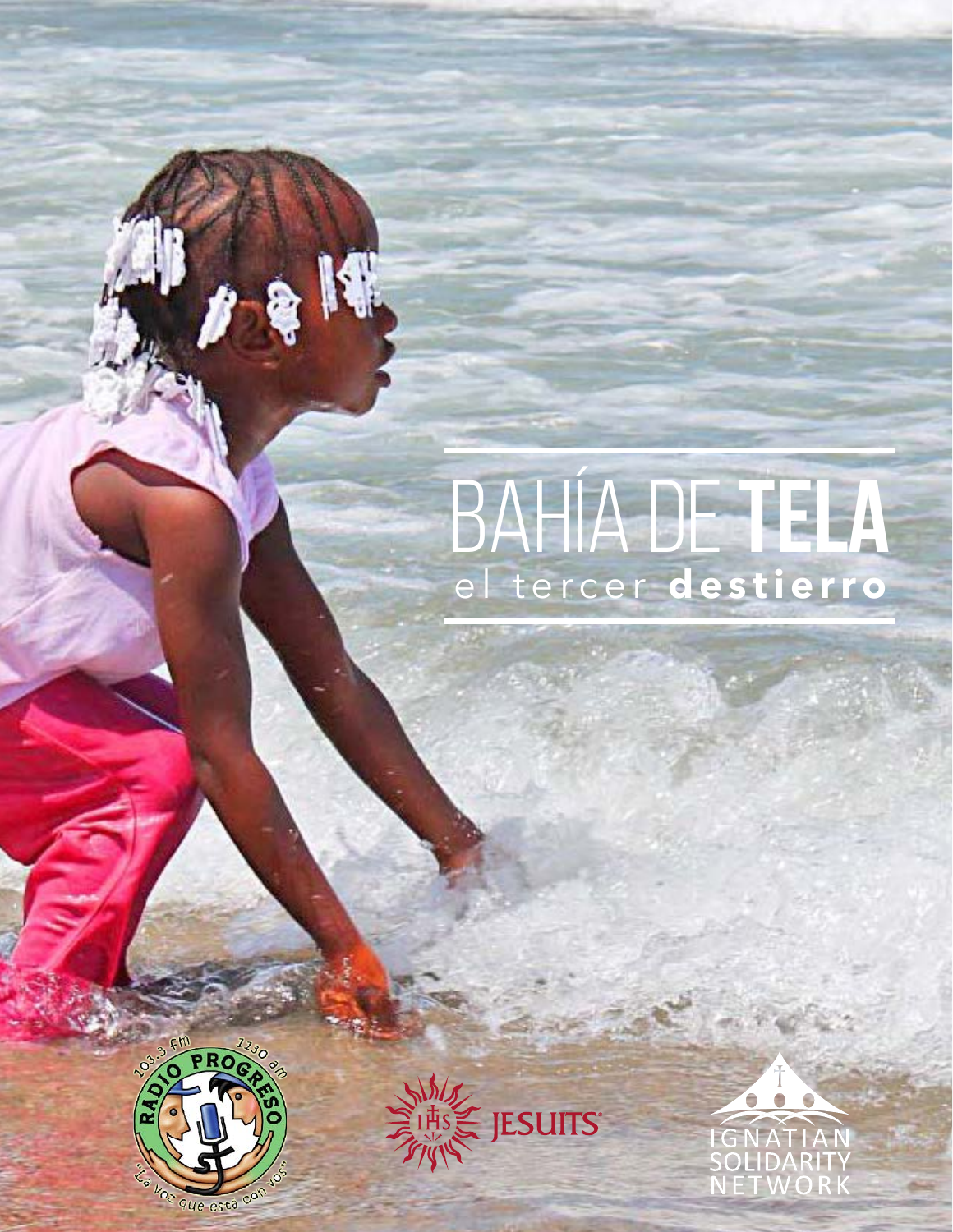This toolkit is intended to accompany the *Bahía de Tela: El tercer destierro*  documentary to promote further learning, discussion, and action. You may find the documentary online at **http://bit.ly/ElTercerDestierro**.

## **the documentary**

Honduras rarely makes an appearance in U.S. news. The summer of 2014 constituted a partial exception when media outlets reported on thousands of unaccompanied minors and families fleeing the Northern Triangle of Central America, El Salvador, Honduras, and Guatemala, to seek asylum in the United States.

Violence perpetrated by gangs, criminal organizations, and even security forces was often cited as the main reason why people attempted to flee the region. However, there is yet another form of violence, which contributes to mass migration. It is one that is subtler, yet leaves as much devastation as the most insidious of criminal gangs. Development projects such as the Indura Beach & Golf Resort in Bahía de Tela on the Caribbean coast of Honduras are lauded as a means to jumpstart development and stem the flow of migration from the region. However, the ethnic and indigenous communities on whose ancestral lands the resorts are built tell a different story – one of environmental damage, forced displacement, and poverty.

Bahía de Tela: el tercer destierro chronicles the resistance of the Garífuna people, the descendants of escaped slaves who for the last 200 years have made their home along the Caribbean coast of Honduras. The documentary gives fascinating insight into the complex intersection of development and violence in developing nations such as Honduras.

The title of the documentary refers to the three different instances of forced displacement of the Garífuna people: the first occurring when their ancestors were captured in Africa with the intention of selling them as slaves in the West Indies. The second occurred when they were expelled from the Caribbean island of Saint Vincent after the British invaded in 1796. Communities are now resisting a third expulsion instigated by the growth of the mega-tourism industry and projects such as Indura Beach & Golf Resort.

## **about**

*Bahía de Tela: El tercer destierro* **is a collaborative effort by Jénifer Ávila of Radio Progreso Honduras, and the Reflection, Research, and Communication Team of the Society of Jesus of Honduras.** 

*Bahía de Tela: El tercer destierro*  **was produced by Radio Progreso, a Jesuit-run radio station in El Progreso, Honduras. As the only national media outlet in Honduras that is non-commercial and independent the Director Father Ismael "Melo" Moreno Coto and his courageous staff run great personal risk in telling the stories of the struggle and persecution of marginalized groups in Honduras. This becomes especially true when that narrative runs counter to government and/or business interests.** 

**The original documentary toolkit may be found in Spanish online at http://bit.ly/ElTercerDestierro. This English version toolkit was compiled by the Advocacy Office of the Jesuit Conference of Canada and the United States and Ignatian Solidarity Network.**

**For questions or feedback related to** *Bahía de Tela: El tercer destierro* **and/or the accompanying toolkit, please contact:** 

**info@ignatiansolidarity.net**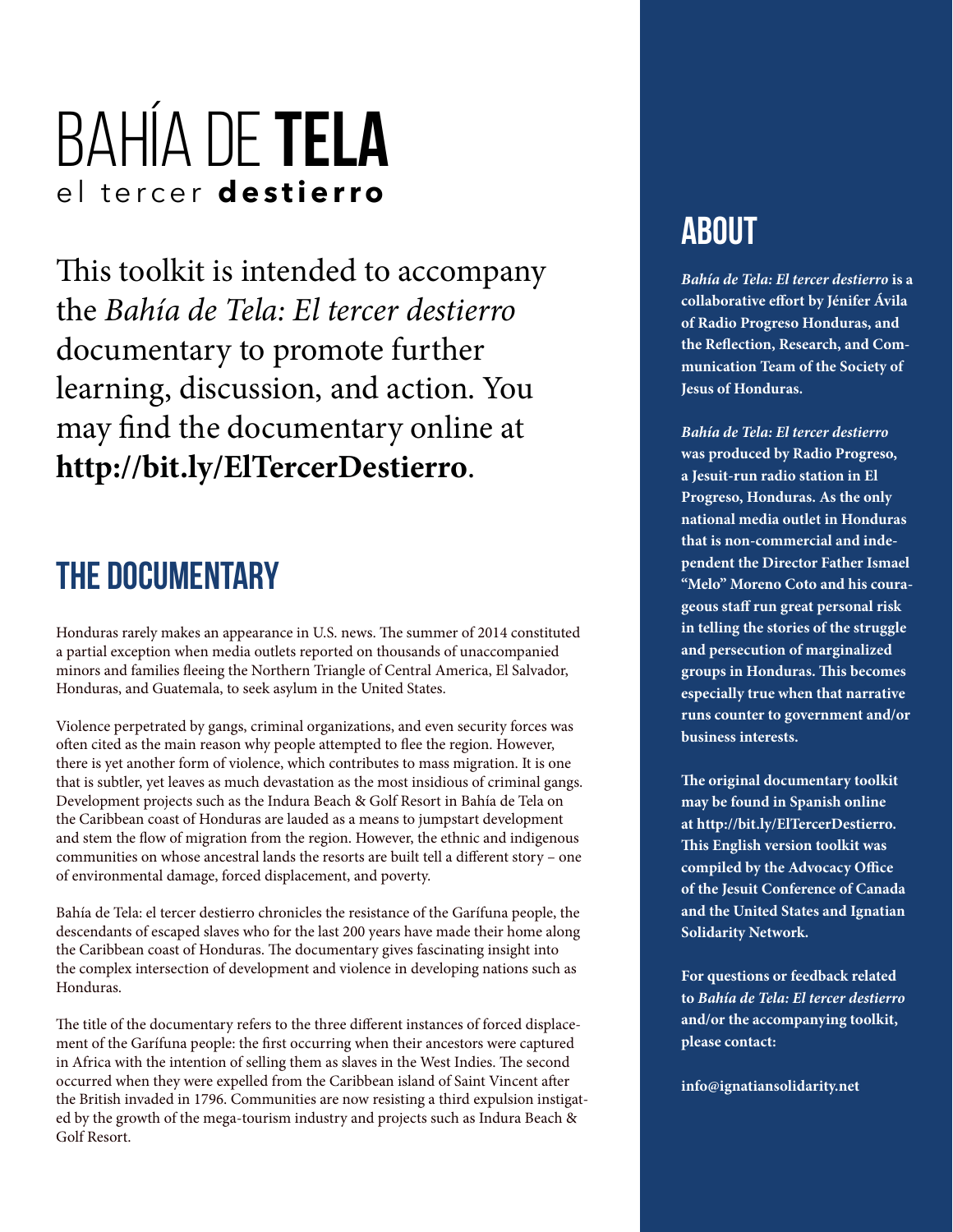# **table of contents**

| Overview                                                               |    |
|------------------------------------------------------------------------|----|
| Indura Beach & Golf Resort in Bahía de Tela                            |    |
| Garífuna Community of "Triunfo de la Cruz" and its Members v. Honduras | 5  |
| Barra Vieja                                                            |    |
| Zones for Employment and Economic Development (ZEDES)                  |    |
| Plan of the Alliance for Prosperity in the Northern Triangle           |    |
| <b>Reflection Questions</b>                                            | 10 |
| Bibliography                                                           | 11 |
|                                                                        |    |

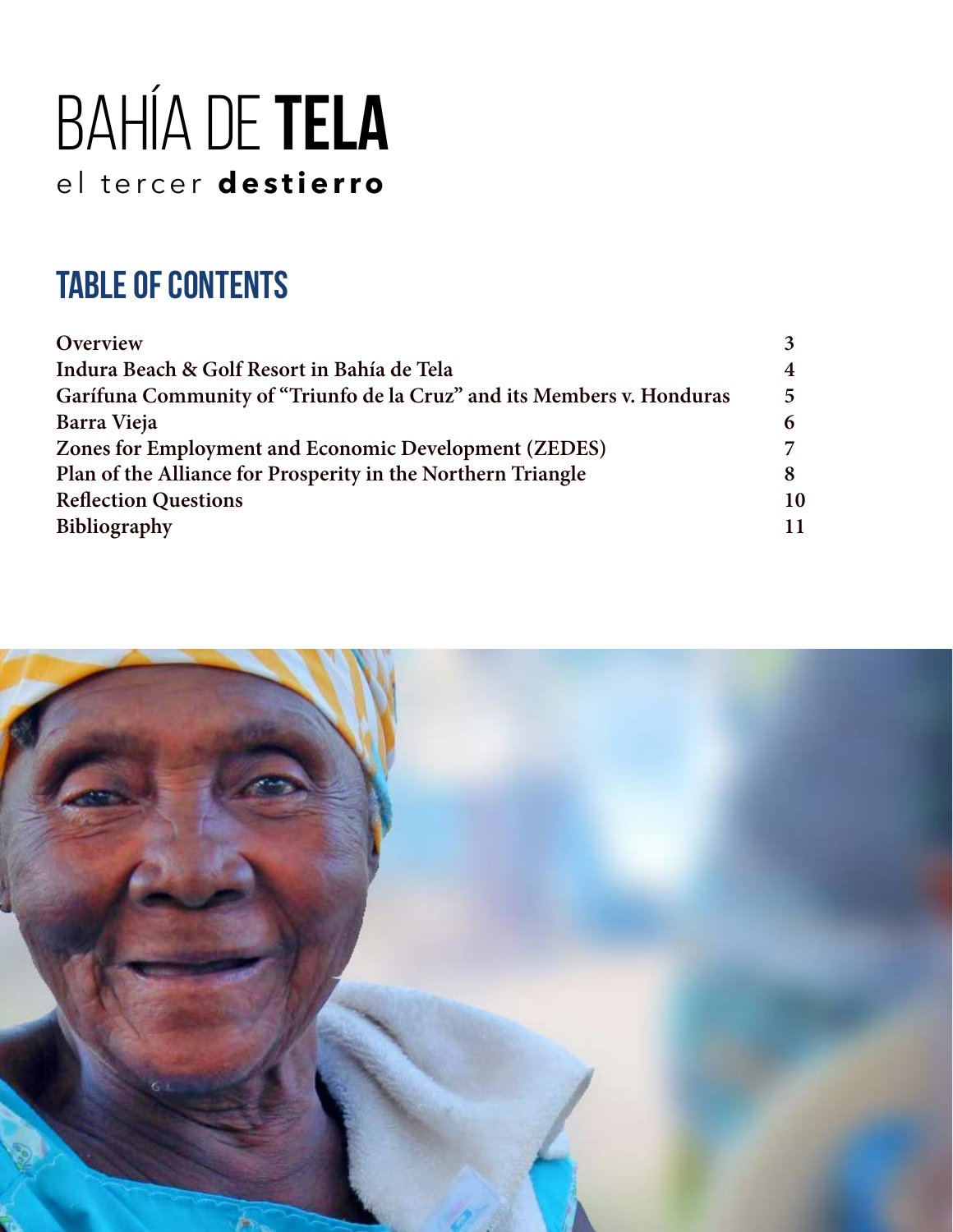# **overview**

Bahía de Tela (Tela Bay) on the Caribbean coast of Honduras has been home to the Afro-indigenous Garífuna communities for over 200 years. Today, there are five distinct Garífuna communities in Bahía de Tela: Miami, Barra Vieja, Tornabé, San Juan, and Triunfo de la Cruz.<sup>1</sup> The construction of a mega-resort in the area threatens not only their sovereignty over ancestral territory, but also their entire way of life.

In 2001, UNESCO named the Garífuna as one of the Masterpieces of the Oral and Intangible Heritage of Humanity.<sup>2</sup> The Garífuna have a rich cultural heritage, but also one that is extremely endangered. With the exception of one village, the Garífuna language is not formally taught in school. Older members of several Garífuna communities have commented on the transformation they have witnessed amongst the younger generation who no longer feel connected to their ancestral lands, their language, or culture. Many have decided to abandon their homes entirely and migrate north in search of better opportunities. Today there are large Garífuna populations in cities across the United States including New York, Los Angeles, Miami, New Orleans, Houston, and Seattle.<sup>3</sup> While still a proud and strong community, the Garífuna identity is undeniably altered when the people are physically separated from their lands.

Garífuna are no strangers to suffering. Their history is full of hardships including slavery, military aggressions by several European nations, forced migration, natural disasters, and more. In 1635, two Spanish slave ships sailing from what is present-day Nigeria in West Africa, shipwrecked near the Caribbean island of Saint Vincent. Those who survived cheated fate and avoided the bone crushing life of slaves in the West Indies to instead enjoy a life of freedom and tranquility on the island of Saint Vincent. There, the Africans intermingled with the local indigenous population known as the Red Caribs. This blend of cultures resulted in the modern-day Garífuna people, also known as Black Caribs.<sup>4</sup>

In 1796, the British invaded Saint Vincent and forced the Garífuna to migrate first to Jamaica and soon thereafter to the island of Roatán, which today belongs to Honduras. More than 4,000 Black Caribs were





<sup>1</sup> "Bahía de Tela: el tercer destierro." (2015, Dec. 11). Radio Progeso. Retrieved from http://bit.ly/1KQwuHI

<sup>2</sup> Minority Rights Group International, World Directory of Minorities and Indigenous Peoples – Honduras: Afro-Hondurans. Retrieved from http://www.refworld.org/docid/49749d1537.html

<sup>3</sup> Junior Worldmark Encyclopedia of World Cultures. (1999). Garífuna. Retrieved April 15, 2016, from http://bit.ly/1TWBgGe

<sup>4</sup> Minority Rights Group International, World Directory of Minorities and Indigenous Peoples – Honduras: Afro-Hondurans. Retrieved from http://www.refworld.org/docid/49749d1537.html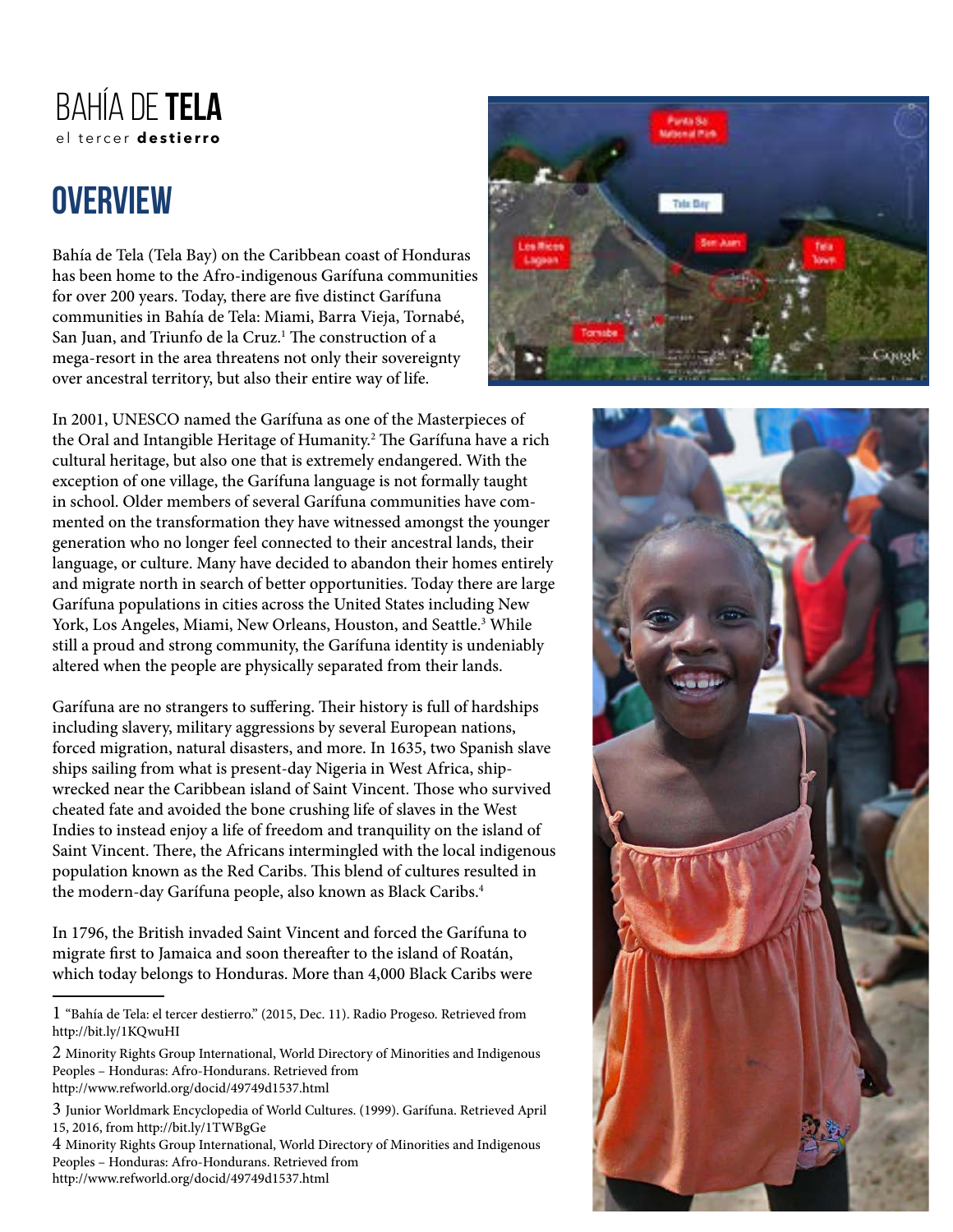

forcibly displaced, however, only about half of them reached Roatán alive. Their new home was small and the soil was infertile, which prompted the Garífuna to petition the Honduran Government for permission to move to the mainland. Once granted permission, the Garífuna people began populating much of Central America. Today, the Garífuna have well-established communities along the Caribbean Sea on the Gulf of Honduras, southern Belize, the Guatemalan coast, the Island of Roatán, and coastal cities in Nicaragua.5

**"We are going after the sun and the beach."**

*Ana Abarca, Secretary of Honduran Tourism Institute*

The Bahía de Tela community is one that has historically been neglected by the Honduran Government. There are no school, hospitals, electricity, or running water. Any attention that is given is directed towards exploiting what the State sees as abandoned territory. The former secretary of Honduran Tourism Institute (IHT), Ana Abarca, said in 2001, "We have hundreds of kilometers of beaches that aren't developed and it's a waste. We want strong tourism. We are going after the sun and the beach."6 Since then, public and private entities have scrambled for territory along these pristine beaches, often clashing with Garífuna communities who have peacefully worked and lived on these territories for over two centuries.

# **indura beach and golf resort in bahía de tela**

The Barra Vieja territory has been in use since 1885 when Garífuna families were forcibly displaced from their homes in Triunfo de la Cruz, now known as the city of Tela. More recently, the devastation caused by Hurricane Mitch in 1998, coupled with a disease that killed most of the coconut plants, led to a mass exodus from Honduras in the late 1990s. However, in 2003 young community members decided to return to their ancestral homes and reclaim their history and traditions. Unfortunately, they found a significantly altered landscape as plans were already underway for the construction of the mega-hotel Indura Golf & Beach Resort.7

Induras is the Garífuna word for "Honduras," and served as the inspiration for the resort's name.8 Construction plans began in 2003 during the administration of President Ricardo Maduro, who along with a group of businessmen helped form the Tourism Investment Fund, a public-private entity currently financing the US \$122 million project. Forty-two percent of the hotel is owned by the Honduran Ministry of Tourism and 51 percent by a group of private businesses. Supposedly, the five local Garífuna communities most affected by the construction of the resort own a seven percent share, however, according to the Garífuna leader Nahum Lalin, "no one knows the fate of that seven percent."9 Despite the government's claims that the project will stimulate infrastructure and public service improvements in the neighboring communities, as well as create 6,000 direct and 18,000 indirect jobs, it appears that most of the costs associated with the resort will be shouldered by the Garífuna people, who will receive very few, if any, benefits.<sup>10</sup>

Many communities are being forcibly displaced to make room for this mega-development project. The resort will eventually include four luxury hotels, 360 villas, and a shopping center, effectively privatizing and cutting off locals' access to three kilometers of beachfront as well as to the fish that serve as both their source of food and income.<sup>11</sup> While the Garífuna are denied access to their traditional fishing grounds, commercial trawling fleets from Isla de la Bahía over-fish the area. The Garífuna have seen their catch plummet, forcing them to travel further to find food for themselves and their families.

<sup>5</sup> Junior Worldmark Encyclopedia of World Cultures. (1999). Garífuna. Retrieved April 15, 2016, from http://bit.ly/1TWBgGe

<sup>6</sup> Rodríguez, J. Garífuna Resistance Against Mega-Tourism in Tela Bay. Retrieved April 15, 2016, from http://bit.ly/1Wwad5d

<sup>7</sup> Bahía de Tela: el tercer destierro, Guía Metodológica. (2015). San Pedro Sula, Honduras, ERIC & Radio Progreso (Producer.)

<sup>8</sup> Indura Beach Golf Resort Tela Honduras. (2014, January 30). Retrieved April 15, 2016, from http://bit.ly/1nMzzfw

<sup>9 &</sup>quot;Honduras: Garífuna Village Threatened with Eviction by Mega Project in Tela Bay." (2016, February 3). Weblog post. Human Rights Observation/ Honduras. Retrieved from http://bit.ly/20H5kXk

<sup>10</sup> NACLA. Rodríguez, J. "Garífuna Resistance Against Mega-Tourism in Tela Bay." Retrieved April 15, 2016, from http://bit.ly/1Wwad5d 11 Ibid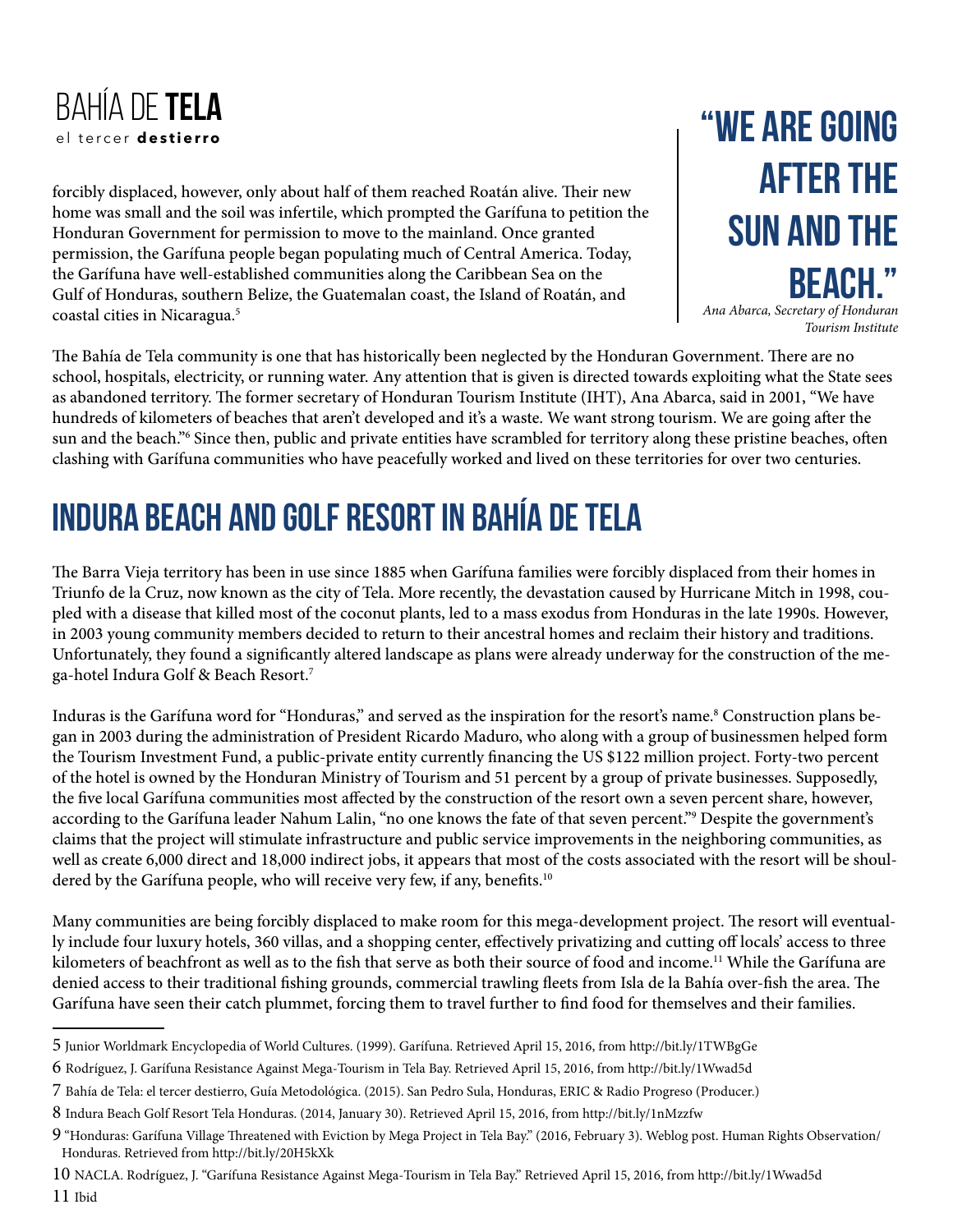Attempts to resist this displacement have consistently been met with fear, intimidation, and violence often involving the Honduran police and military. As a consequence of his efforts to protect the Garífuna ancestral territory, community activist Alfredo López was jailed for nearly seven years on false charges of drug trafficking.12 "I have never trafficked drugs or otherwise been involved in this kind of business. The goal was probably to break me or maybe even finish me off in jail."13 On June 5, 2008, Garífuna activist Santos Feliciano Aguilar Álvares was kidnapped and beaten by security guards employed by a real estate company. Two years before that, two Garífuna youths Epson Andrés Castillo and Yino Eligio López were killed. Military personnel were tried and sentenced for the killings, however, their superior remains free. The Tela Bay Tourist Development Society (DTBT) has also been able to successfully buy off corrupt local leaders for the rights to divide up and sell the land, thereby creating serious intra-communal conflicts.<sup>14</sup>

Land is more than just a place to live for the Garífuna. As Miriam Miranda of the Honduran Black Fraternal Organization (OFRANEH) said, "Without our land, we cease to be a people."15 Mega-tourism projects like Indura Golf & Beach Resort take land previously worked by the Garífuna to sow and harvest crops like rice, beans, and yucca used both for household consumption and income.

In addition to indigenous rights and identity, there are also a number of

environmental concerns related to the construction of Indura Beach & Golf Resort and other similar mega-tourist projects. "They claim to be developing the country, but they're not doing it for the indigenous people. And in the meantime they're damaging the environment and polluting, causing all sorts of illnesses," said Teresa Reyes, a member of the Triunfo de la Cruz community and long-time activist with OFRANEH. Residents worry that the project will disrupt the local ecological system, and the three national parks in the area containing the Micos freshwater lake. Environmental damage also leaves local communities more vulnerable to natural disasters. For example, plans to fill 87.5 hectares of the Micos Lagoon for a golf course, will leave neighboring communities unprotected from the tropical storms and hurricanes common in the Caribbean.<sup>16</sup>

## **Garífuna Community of "Triunfo de la Cruz" and its Members v. Honduras**



**"without our land, we cease to be a people."** *Miranda, OFRANEH*

The incursion of the tourist industry onto the ancestral lands of the Garífuna reaches right to the heart of the obligations of national and international bodies to protect rights such as free, prior, and informed consent of local communities as well as legal titles to communally held property.

<sup>12 &</sup>quot;Bahía de Tela: el tercer destierro." (2015, Dec. 11). Radio Progeso. Retrieved from http://bit.ly/1KQwuHI

<sup>13</sup> Ibid

<sup>14</sup> Kral, S., & Brock, B. (Nov. 2009). Oppression or opportunity? Tourism project in Honduras sparks conflict. Upstream Journal. Retrieved March 2, 2016 from http://bit.ly/218vccZ

<sup>15</sup> Kral, S., & Brock, B. (Nov. 2009). Oppression or opportunity? Tourism project in Honduras sparks conflict. Upstream Journal. Retrieved March 2, 2016 from http://bit.ly/218vccZ

<sup>16</sup> NACLA. Rodríguez, J. "Garífuna Resistance Against Mega-Tourism in Tela Bay." Retrieved April 15, 2016, from http://bit.ly/1Wwad5d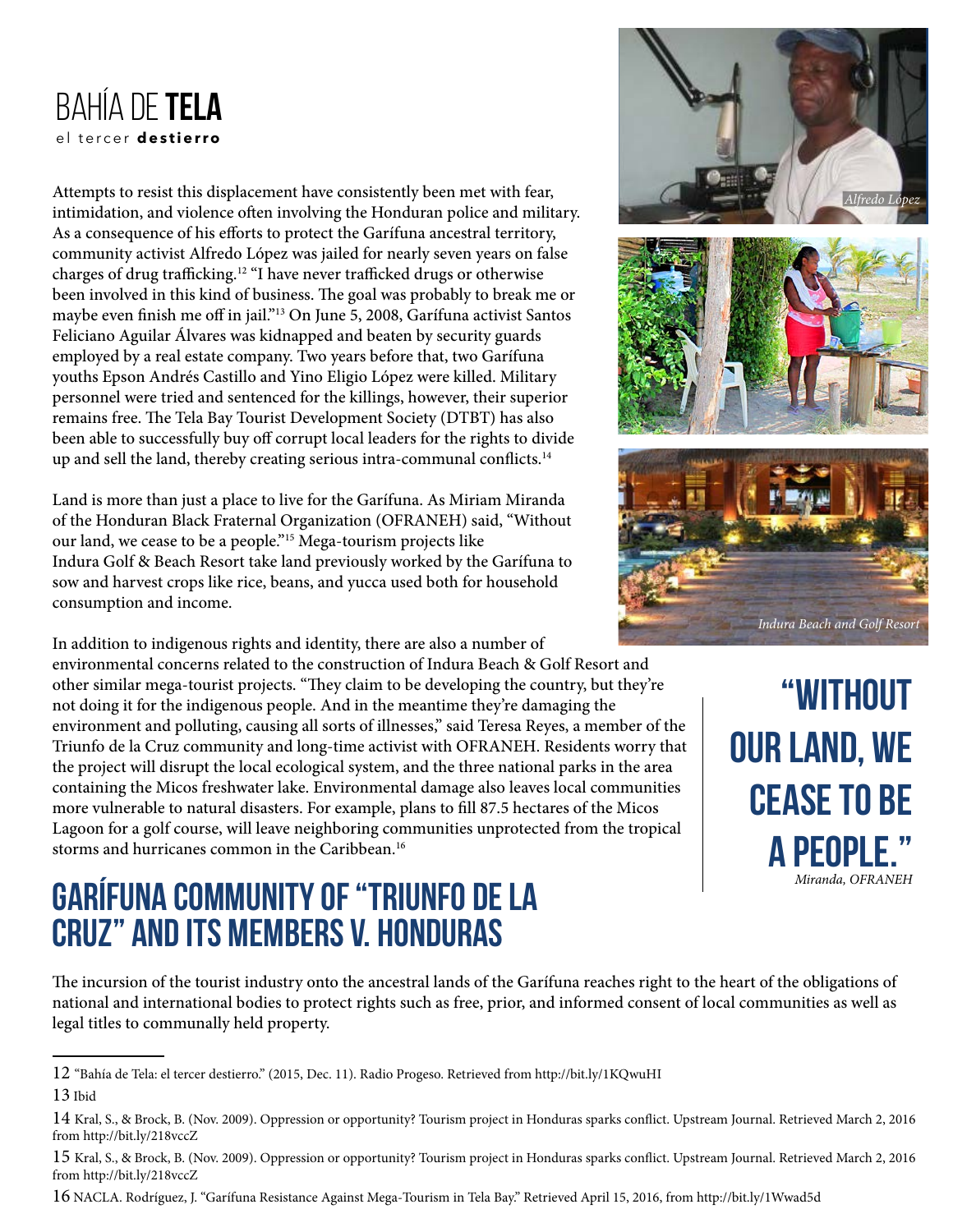Land speculation in Bahía de Tela, as well as threats and assassination of those opposed to the surrender of Garífuna territory, began as early as the 1980s.<sup>17</sup> In response to the ongoing violence and insecurity, in 2003, OFRANEH decided to file a petition with the Inter-American Commission on Human Rights (IACHR) alleging the Honduran State had failed to protect the ancestral territory of the Triunfo de la Cruz community from occupation and dispossession by third parties.



They also claimed the State failed to follow through on its obligations to provide indigenous and ethnic communities with free, prior, and informed consent before initiating tourism projects, creating a protected area in part of their ancestral territory, and selling communal lands. Such actions violated Honduras's international obligations such as Convention 169 of the International Labor Organization (ILO), which stated indigenous communities must be consulted before any development projects are undertaken within their territories. Honduras became a signatory of ILO 169 in 1996.<sup>18</sup>

After a thorough investigation, in 2006, the IACHR issued a set of recommendations to the Honduran Government to ensure improved protection of the property rights of the Garífuna people. Following the Commission's hearing, the Honduran State agreed to put in place such measures, however, according to leaders within the Garífuna communities, they never followed through with these commitments.<sup>19</sup>

Consequently, in February 2013, the Commission submitted the case of the Garífuna Community of "Triunfo de la Cruz" and its Members v. Honduras to the Inter American Court alleging the State had failed to demonstrate concrete steps it had taken to better enforce the property rights of the residents of Triunfo de la Cruz. "The Court's decision will be mandatory and the State of Honduras will have to enforce it, whether they like it or not. An IACHR decision will also establish precedent, which will help…all the other indigenous communities who are being persecuted in the name of multimillion dollar projects," asserts Teresa Reyes. Thirteen years after they originally submitted a petition, the OFRANEH and the Garífuna people are still waiting for a final decision from the Inter-American Court on the fate of their ancestral homes.<sup>20</sup>

# **Barra Vieja**

Barra Vieja is a Garífuna community located on the northern coast of Honduras. It is bordered to the west by Laguna de los Micos and to the east by the Atlantic Ocean. It is also situated between two other Garífuna communities, Miami to the north and Tornabé to the south. Significantly, Barra Vieja is also located at the entrance of the luxury resort Indura Golf & Beach Resort, placing it center-stage in one of the many land conflicts in the region between Garifuna and other indigenous communities, the private sector, and their allies in government.

Land tenure security in Honduras is challenged by ambiguity of ownership, lack of title, and the threat of land invasion. According to a 2011 USAID report, 80 percent of the privately owned land in Honduras is either untitled or improperly titled.<sup>21</sup> Indigenous and other ethnic groups often lack clear title to their land, which leaves them vulnerable to encroachment and expropriation attempts by non-indigenous landless farmers, powerful business interests, and government elites.

<sup>17 &</sup>quot;Desalojo de la comunidad de Barra Vieja y la estrategia de expulsión de los Garífunas de Honduras." (2013, September 30). Alba TV: comunicación desde los pueblos. Retrieved from http://bit.ly/1Q168Sr

<sup>18</sup> Jubis, S. (2015, September 23). "Garífuna Communities of Honduras Resist Corporate Land Grabs. Council on Hemispheric Affairs. Retrieved April 18, 2016, from http://bit.ly/1QR9nuy

<sup>19</sup> Ibid

<sup>20</sup> Organization of American States. (April 4, 2013). IACHR Takes Case Involving Honduras to the Inter-American Court [Press release]. Retrieved from http://bit.ly/1XPUcFX

<sup>21</sup> Caraski, L. (2015, October 23). "There Are No Peasants Here." Foreign Affairs. Retrieved from http://atfp.co/1SV6xcG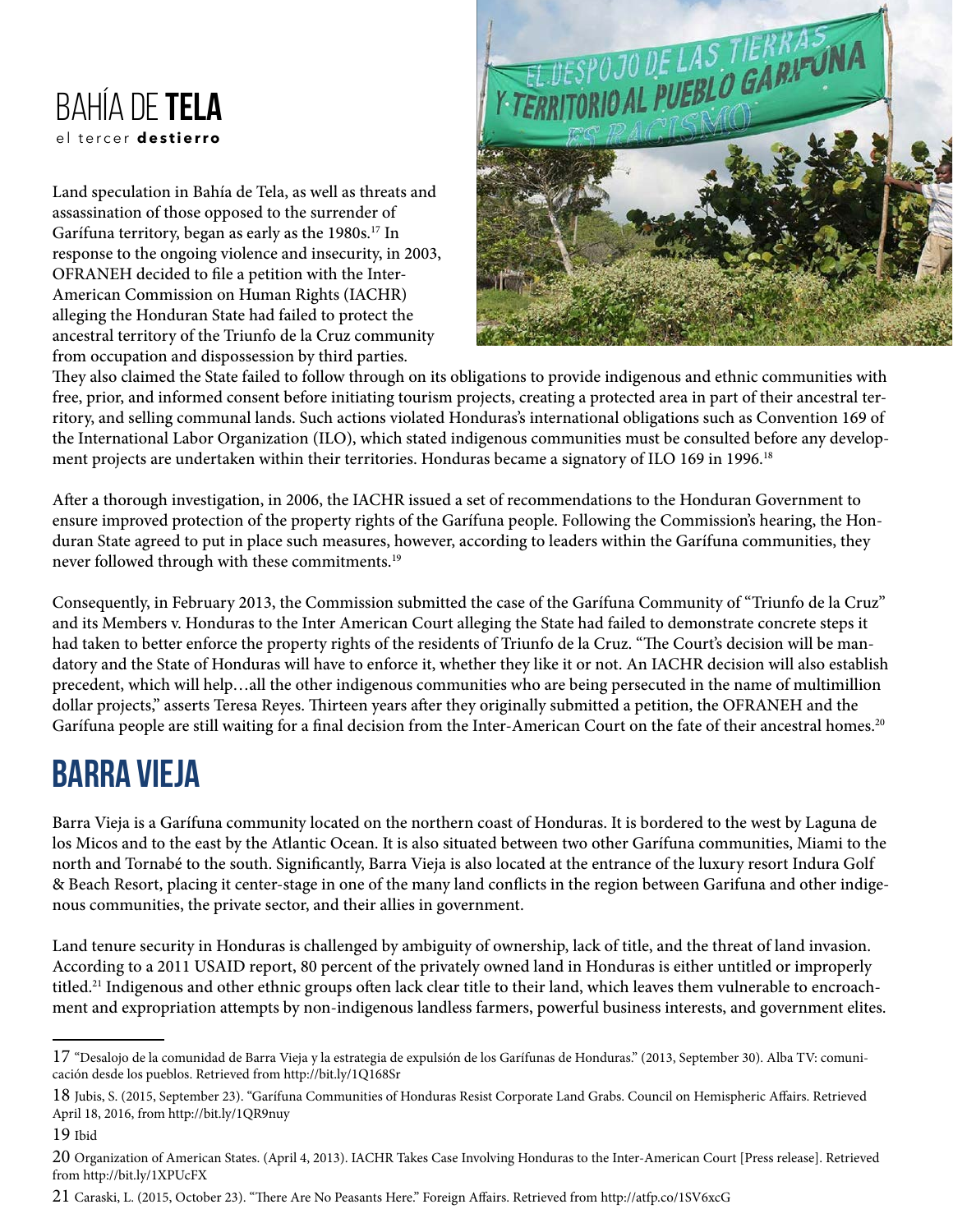Ever since the community learned of the plans to target the area for mega-tourism projects, the people of Barra Vieja have resisted the expropriation of their lands and fought for recognition of their rights as a Garifuna community. These efforts have been met with two eviction attempts as well as formal charges brought against the entire community for usurpation of lands.

In two separate instances in September 2014, armed forces removed all of the personal belongings from the homes of the 150 families residing in Barra Vieja. Each time, the community peacefully resisted the evictions and were able to return to their homes later that day.<sup>22</sup> Human rights groups suspect these evictions were part of an overall strategy by both the government and powerful elites to dispossess the Garífuna of their lands to make way for the expansion of Indura Beach & Golf Resort.

In May of 2015, 66 members of the community were summoned to appear before the court in Tela and charged with usurpation in detriment to the State. More than 40 other community members were also summoned to court accused of the same crime, but were not formally charged. On June 4, 2015, the Court in Tela acquitted the 66 members of the Garífuna community, although eight other leaders were scheduled to appear for another hearing a little less than a month later.<sup>23</sup>

# **Zones for Employment and Economic Development (ZEDES)**

In more than a dozen areas in Honduras, the government has designated large areas of land as possible sites for Zones for Employment and Economic Development (ZEDES), or semi-autonomous cities which will largely be run by private sector interests and companies allowed to write many of their own laws and field their own judges. The project is overseen by a 21-person committee chosen by Honduras' President.

The Honduran Government has plans to sell off around 14 different areas across the country to foreign investors as ZEDES.<sup>24</sup> Proponents of the plan say the creation of these "model cities" will encourage foreign investment and overall development, however, opponents say the plan threatens national sovereignty, the basic legal rights and protections of people living in these areas, and will only exacerbate social and environmental conflicts.

Up to 20 Garífuna communities stand to be impacted by the creation of ZEDES.<sup>25</sup> In a

#### **communicating over the "wave" lengths**

*The Garífuna community in Honduras counts on several community radio stations to counteract the narrative of large business owners, the national government, and international organizations whose development projects threaten to displace and destroy the Garífuna and their way of life. Several of these radio stations, including Radio Faluma Bitmeu in Triunfo de la Cruz, Radio Durugubuti in San Juan Tela, and Radio Warumuga in Trujillo are run by youths who are determined to resist the temptation to migrate to the cities or to the United States and instead choose to carry on the traditions of their elders.* 

*These community radio stations have faced persecution for their resistance to land evictions and promotion of the Garífuna culture. In 2000, several pieces of valuable equipment were stolen from Radio Faluma Bimetu. Then in 2010, the station was burned to the ground. No one knows who the perpetrators were as the authorities never investigated. Nevertheless, the community radio station was quickly rebuilt and continues to serve as a beacon of hope and resistance for the Garífuna communities of Honduras.*

<sup>22</sup> Organization of American States. (April 4, 2013). IACHR Takes Case Involving Honduras to the Inter-American Court [Press release]. Retrieved from http://bit.ly/1XPUcFX

<sup>23 &</sup>quot;The Garífuna community of Barra Vieja on trial for defending ancestral territory." (2015, June 3). Honduras Accompaniment Project. Retrieved from http://bit.ly/1VESSV3

<sup>24</sup> Caraski, L. (2015, October 23). "There Are No Peasants Here." Foreign Affairs. Retrieved from http:// atfp.co/1SV6xcG

<sup>25 &</sup>quot;The Garífuna community of Barra Vieja on trial for defending ancestral territory." (2015, June 3). Honduras Accompaniment Project. Retrieved from http://bit.ly/1VESSV3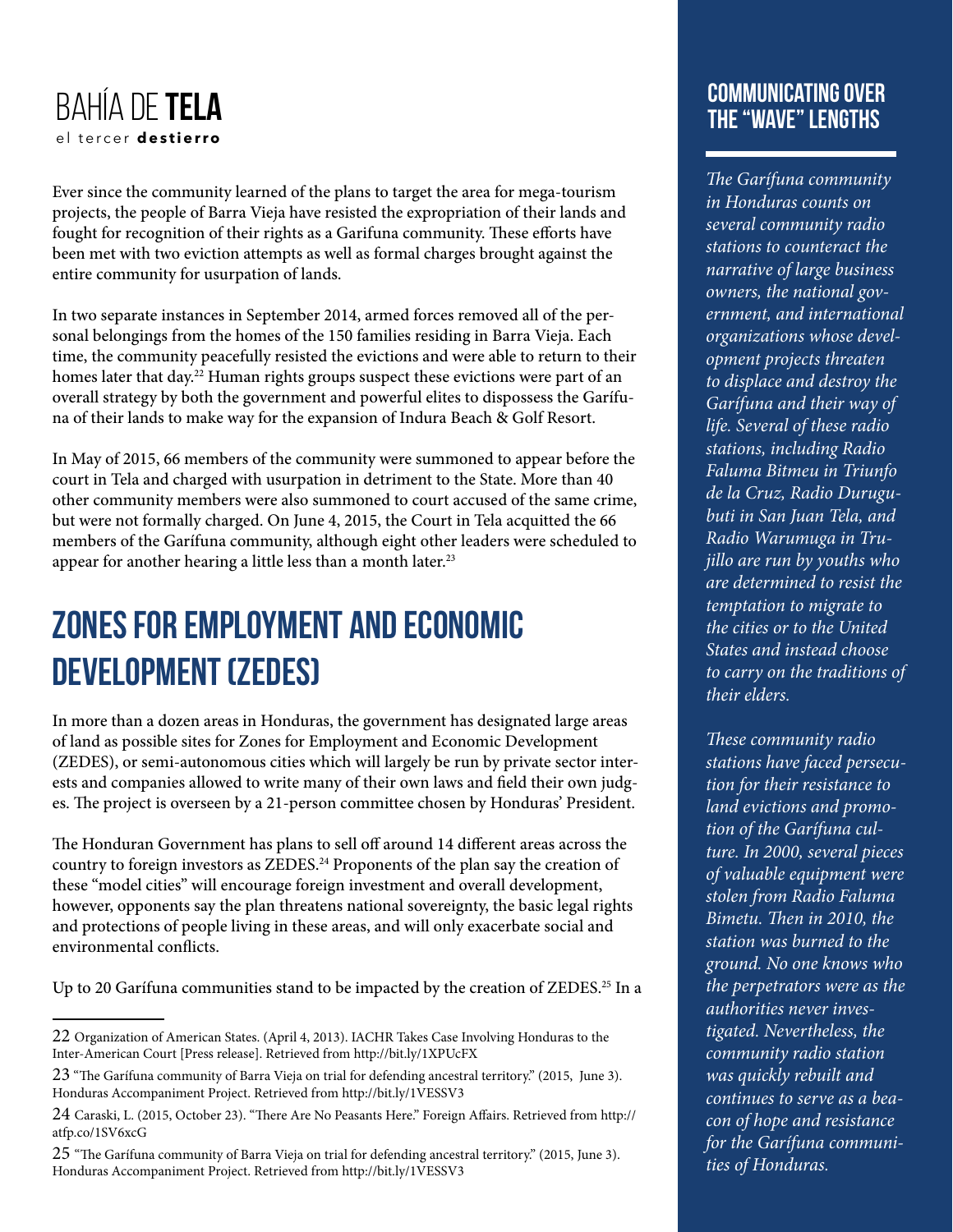

country with low levels of transparency and a poor record on human and indigenous rights, many advocates are concerned that the creation of ZEDES will result in these already marginalized communities facing greater threats including unchecked land expropriation for private development. "Since the time of our ancestors, we have lived in tranquility, but now a national political agenda, such as those involving mega-tourism projects in this area, has disrupted this tranquility," lamented Teresa Reyes.

The development of ZEDES were almost effectively blocked in Honduras. In 2011, a similar "model city" measure appeared before the Supreme Court, but was declared unconstitutional. Following that decision, the Honduran Congress, led by Juan Orlando Hernández, (who would later become the current President of Honduras), dismissed the four judges who opposed the establishment of the ZEDES and replaced them with individuals who did support the plan. Consequently, when the issue came up again, the Honduran Congress faced no judicial opposition and easily passed the Law for Employment and Economic Development Zones in 2013.26

### **Plan of the Alliance for Prosperity in the Northern Triangle**

The large increase in unaccompanied minors and young families arriving at the U.S.-Mexico border during the summer of 2014, shone a spotlight on the poverty, insecurity and humanitarian and human rights crisis occurring in the Northern Triangle countries of Central America. Members of the Garífuna communities are increasingly among the vulnerable migrants and refugees displaced from the region.<sup>27</sup>

In an effort to respond to the issues which gave rise to the migration crisis in the first place, in the fall of 2014 the Foreign Ministers of Guatemala, El Salvador, and Honduras presented their Plan of the Alliance for Prosperity in the Northern Triangle to U.S. Secretary of State John Kerry, a proposal for which they hope to gain significant U.S. support. The Plan includes four strategic pillars- 1) Stimulating the productive sector; 2) Developing human capital; 3) Improving citizen security and access to justice, and 4) Strengthening institutions and promoting transparency. The Plan includes substantial budget commitments from each of the three national governments, and requests international donor funding, principally from the U.S. Government.

It remains to be seen if the Plan of the Alliance for Prosperity will improve or exacerbate the very conditions of violence and poverty that it claims to address. In theory, there are a number of positive elements, including greater



<sup>26</sup> Caraski, L. (2015, October 23). "There Are No Peasants Here." Foreign Affairs. Retrieved from http://atfp.co/1SV6xcG

<sup>27</sup> Garsd, J. (2014, June 4). "Garífuna: The Young Black Latino Exodus You've Never Heard About." Fusion. Retrieved April 18, 2016 from, http://fus.in/1Gw5she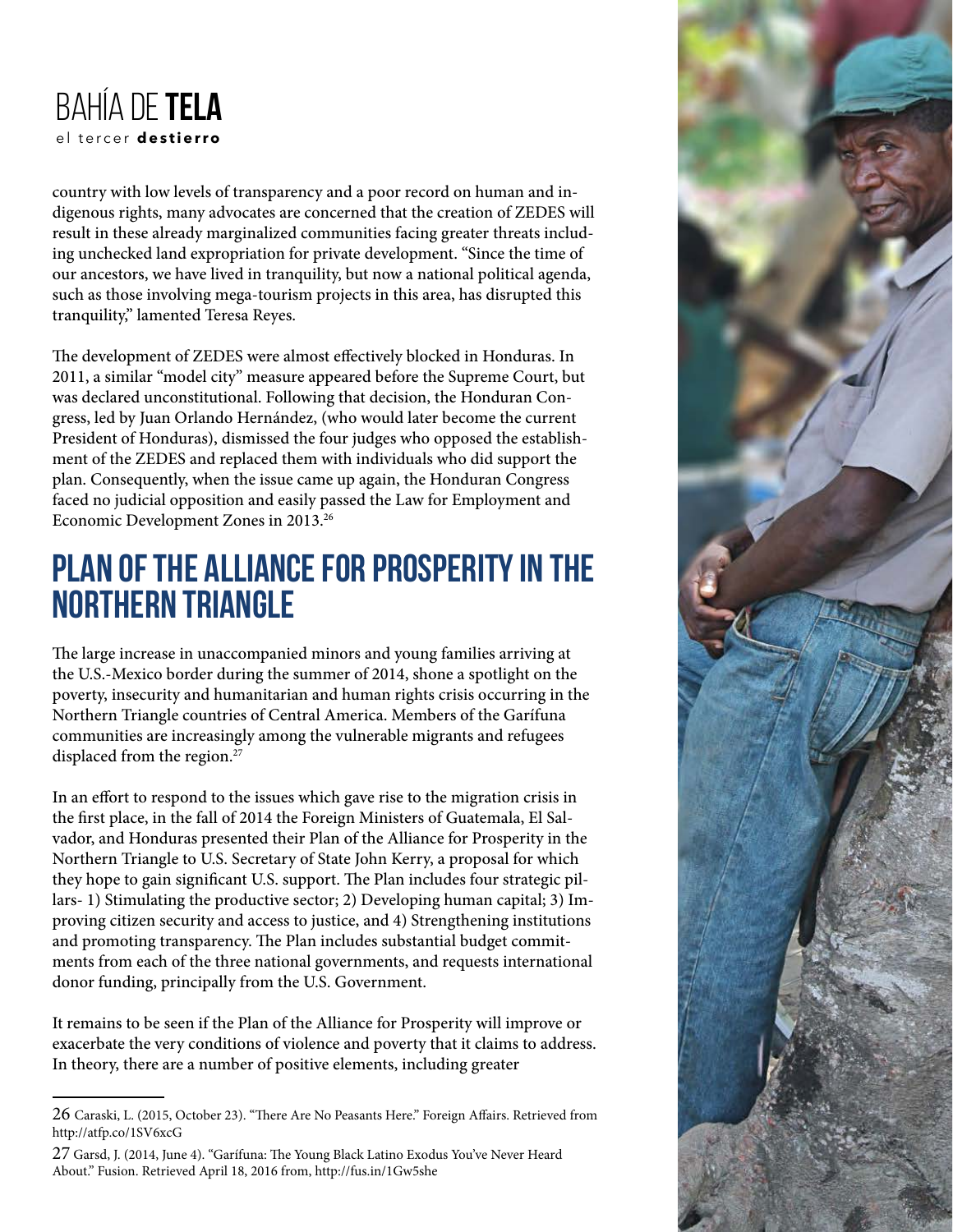investment in education, job training and employment, justice sector reform and efforts to combat corruption. In practice there is considerable skepticism as to whether the government institutions in each country have the capacity or political will to ensure much needed reforms. Local organizations generally view the Plan as a continuation of the status quo, furthering an economic model which has done little to address inequality and reduce poverty, and much to enrich those who have historically benefited from the extreme inequality which has been a hallmark of the region.

Particularly troubling, the Plan includes an emphasis on huge infrastructure projects for tourism, model cities, and the maquila, or factory industry, which in the past has resulted in human rights violations, forced displacement, and violence directed towards those who defend their land, culture, and way of life, particularly in Honduras.

In FY2016 the U.S. Congress approved \$750 million for the U.S. Strategy in the Northern Triangle. The U.S. funding supports the pillars of the Plan of the Alliance for Prosperity with some important distinctions. The U.S. is not funding the large infrastructure projects promoted by each of the governments in the Plan, and there are additional US funds, which cover areas outside of the Alliance for Prosperity Framework, including human rights, labor rights, and civil society support.

U.S. Foreign Assistance for the three countries also includes important conditions, which must be met for the release of a portion of the funds. The conditions require the Central American governments ensure respect for human rights, including consultation with local communities, civil society organizations (including indigenous and other marginalized groups), and local governments in the design, implementation, and evaluation of the activities outlined in the Alliance for Prosperity that will affect them. However, this will be no easy task. El Salvador, Guatemala, and Honduras have always struggled to create full-fledged democracies with a vibrant civil society. This was evident during the First Encounter of the Alliance for Prosperity for the Northern Triangle, which was in fact held at Indura Beach & Golf Resort. Civil society organizations were entirely excluded from this meeting that included the Presidents of Honduras, Guatemala, and El Salvador and business leaders throughout the region.<sup>28</sup> Ensuring civil society has a meaningful voice in the implementation of the Plan will be crucial for greater accountability, promotion of a more just and equitable conditions and a reduction in forced displacement and migration from the Northern Triangle.

The Garífuna people have repeatedly stated they are not opposed to tourists or the tourism industry entering their territory.<sup>29</sup> "We are not against tourism and development. But we want to have a say, because it's on our land. We don't want to disappear like other indigenous cultures," says Teresa Reyes. Instead, the community prefers small-scale eco-tourism for individuals with small hotels that do not damage the environment or the communities. Above all, they wish the Honduran government would take steps to actively protect, uphold, and respect the Garífuna people's right to live on, cultivate, and own their ancestral lands.

28 "Bahía de Tela: el tercer destierro." (2015, Dec. 11). Radio Progeso. Retrieved from http://bit.ly/1KQwuHI

<sup>29</sup> Kral, S., & Brock, B. (Nov. 2009). Oppression or opportunity? Tourism project in Honduras sparks conflict. Upstream Journal. Retrieved March 2, 2016 from http://bit.ly/218vccZ

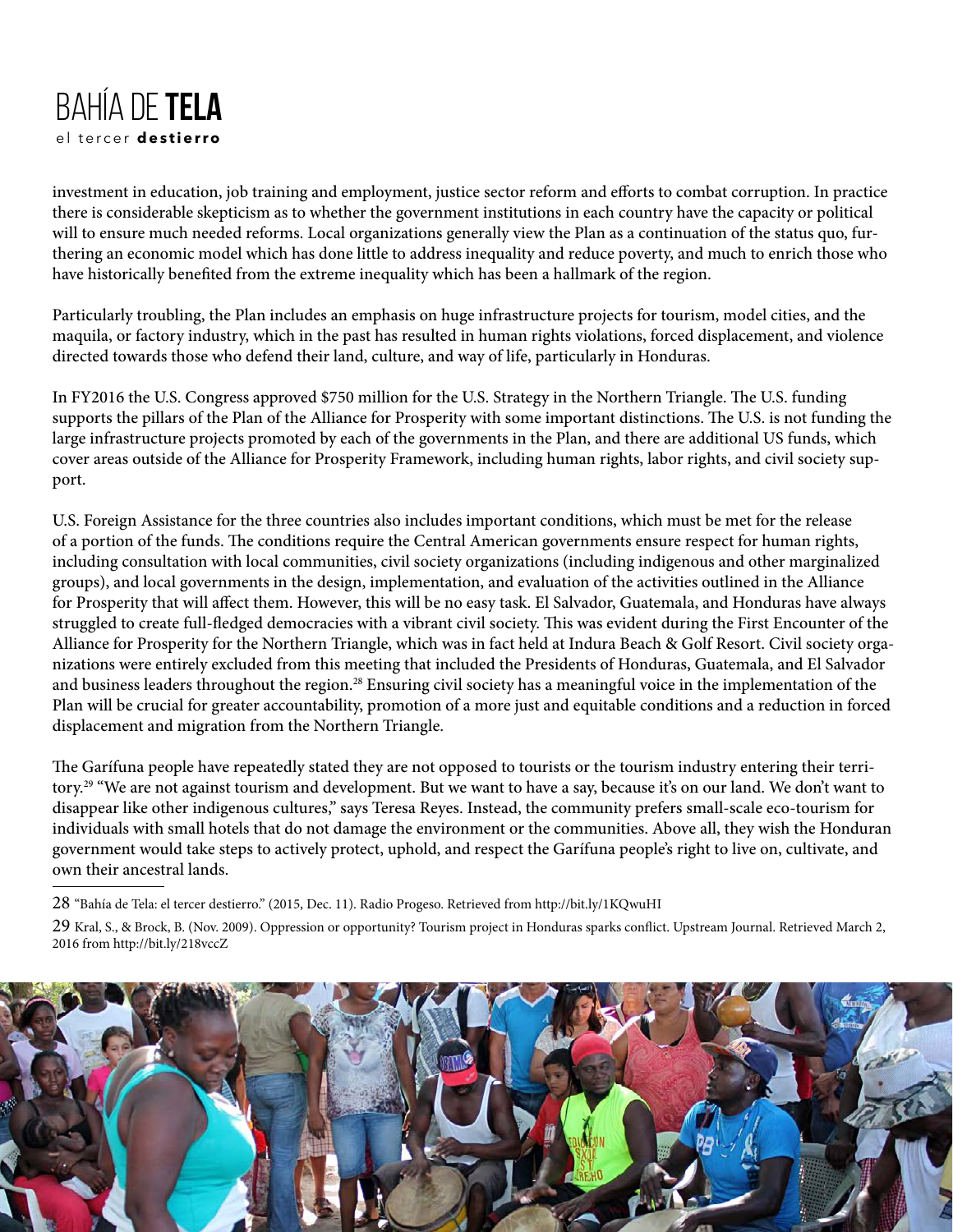# reflection questions

1. What is unique about the Garífuna community? Why is it so important that their culture and way of life be respected and preserved?

2. Why is land so important to the Garífuna people?

3. What are the Garífunas' main concerns over the construction of a mega-tourist resort on their ancestral lands?

4. What is the greatest challenge facing the Garífuna in their struggle to retain sovereignty over their ancestral territory?

5. To what extent are the Garífuna empowered to advocate for themselves? How are they limited in their ability to defend their rights?

6. What are the primary areas of concern with the design and approach of the Plan of the Alliance for Prosperity in the Northern Triangle?

7. What are the strengths and weaknesses of the U.S. government's Central American Strategy and how does it differ from previous U.S. aid packages to Latin America?

8. What, if any, benefits could the Indura Beach & Golf Resort have for the Garífuna community?

9. Given the risk they pose to human rights, why are ZEDES being proposed as a viable plan for development?

10. How does migration affect the identity of the Garífuna people?

11. What can U.S. communities do to promote the human rights of Garífuna communities in Central America?

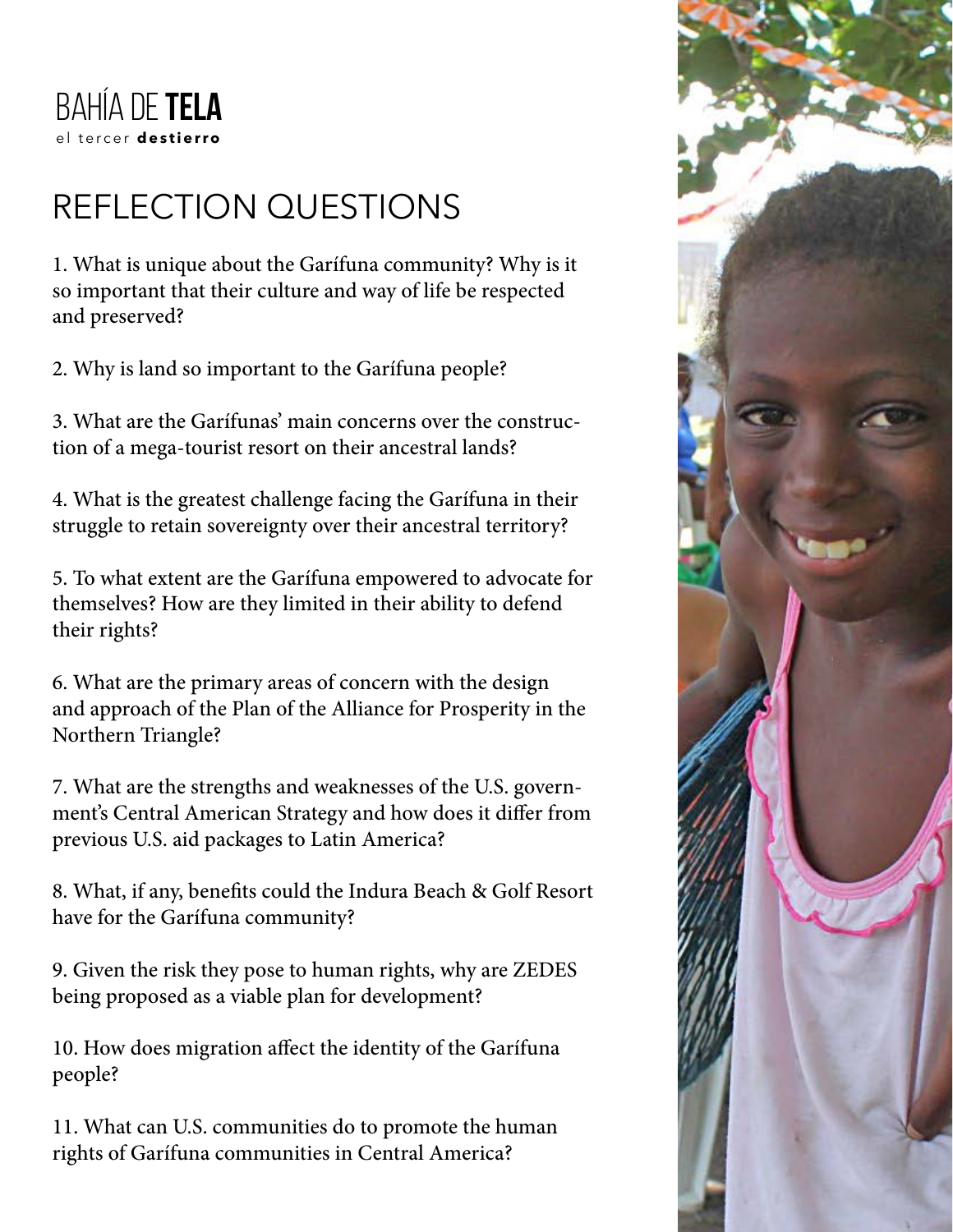## **BIBLIOGRAPHY**

"Bahía de Tela: el tercer destierro." (2015, Dec. 11). Radio Progeso. Retrieved from http://bit.ly/1KQwuHI

Bahía de Tela: el tercer destierro, Guía Metodológica. (2015). San Pedro Sula, Honduras, ERIC & Radio Progreso (Producer.)

Bell, B. (2013, August 26). "Without Our Land, We Cease to be a People: Defending Indigenous Territory and Resources in Honduras." Retrieved April 15, 2016, from http://huff.to/1V7psC9

Beltrán, A. (2015, December 22). "U.S. Increases Central America Aid, But It's No Blank Check." Washington Office on Latin America. Retrieved April 18, 2016, from http://bit.ly/1Vyl1Rd

Caraski, L. (2015, October 23). "There Are No Peasants Here." Foreign Affairs. Retrieved from http://atfp.co/1SV6xcG

Cuffe, S. (2015, December 6). "The Struggle Continues: Garífuna land defender shot in Honduras: Attack occurred two weeks after court hearing against Canadian tourism developer." Retrieved May 3, 2016, from http://bit.ly/1W5rl2g

"Desalojo de la comunidad de Barra Vieja y la estrategia de expulsión de los Garífunas de Honduras." (2013, September 30). Alba TV: comunicación desde los pueblos. Retrieved from http://bit.ly/1Q168Sr

"The Garífuna community of Barra Vieja on trial for defending ancestral territory." (2015, June 3). Honduras Accompaniment Project. Retrieved from http://bit.ly/1VESSV3

Garsd, J. (2014, June 4). "Garífuna: The Young Black Latino Exodus You've Never Heard About." Fusion. Retrieved April 18, 2016 from, http://fus. in/1Gw5she

Girma, L. (2014, September 14). "Garinagu people of Honduras battle eviction from ancestral lands." Latin Correspondent. Retrieved from http://bit. ly/21gtR9q

"Honduras: Garífuna Village Threatened with Eviction by Mega Project in Tela Bay." (2016, February 3). Weblog post. Human Rights Observation/ Honduras. Retrieved from http://bit.ly/20H5kXk

Indura Beach Golf Resort Tela Honduras. (2014, January 30). Retrieved April 15, 2016, from http://bit.ly/1nMzzfw

Inter-American Court on Human Rights. (2015, December 31). Situation of Human Rights in Honduras. Washington, DC. Retrieved from http://bit. ly/213wQ4V

Jubis, S. (2015, September 23). "Garífuna Communities of Honduras Resist Corporate Land Grabs. Council on Hemispheric Affairs. Retrieved April 18, 2016, from http://bit.ly/1QR9nuy

Junior Worldmark Encyclopedia of World Cultures. (1999). Garífuna. Retrieved April 15, 2016, from http://bit.ly/1TWBgGe

Kral, S., & Brock, B. (Nov. 2009). "Oppression or opportunity? Tourism project in Honduras sparks conflict." Upstream Journal. Retrieved March 2, 2016 from http://bit.ly/218vccZ

Mesoamerican Working Group. (2015, April 10). "Civil Society Organizations Speak Out on US Central American Plan." Americas Program. Retrieved April 18, 2016, from http://bit.ly/1SVwP9F

Minority Rights Group International, World Directory of Minorities and Indigenous Peoples – Honduras: Afro-Hondurans. Retrieved from http:// www.refworld.org/docid/49749d1537.html

NACLA. Rodríguez, J. "Garífuna Resistance Against Mega-Tourism in Tela Bay." Retrieved April 15, 2016, from http://bit.ly/1Wwad5d

OFRANEH." Radios Comunitarias." Retrieved May 3, 2016, from http://bit.ly/1TjQgsD

OFRANEH. (2014, June 26). Las ZEDE y la Falta de Aplicación de la Consulta-Consentimiento Previo Libre e Informado [Letter to the Presidents of El Salvador, Honduras, and Guatemala]. Sambo Creek, Honduras, retrieved from http://bit.ly/1NjhJy0

Organization of American States. (April 4, 2013). IACHR Takes Case Involving Honduras to the Inter-American Court [Press release]. Retrieved from http://bit.ly/1XPUcFX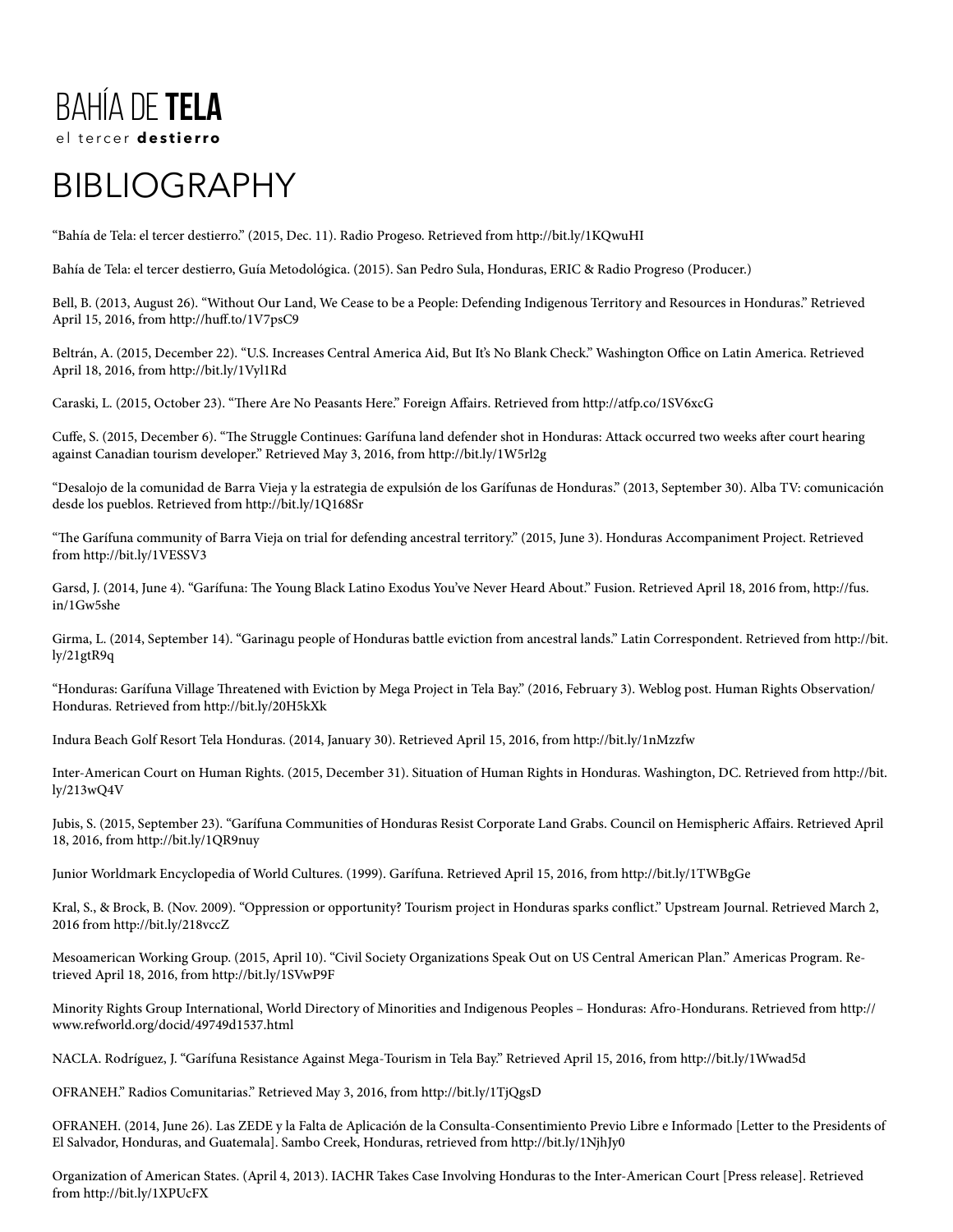## Write an Op-Ed/Letter to Your Local **NEWSPAPER**

**Template:** *Please edit into your own words and make edits as necessary. Some newspaper guidelines will likely want op-eds to be a little longer and letters to be a little shorter.* 

At the beginning of this year, Congress committed an unprecedented \$750 million in aid to Central America, with the majority of this funding intended to support the Honduran, Guatemalan and Salvadoran Governments' Plan of the Alliance for Prosperity in the Northern Triangle. The region is in desperate need of increased funding to combat crime, poverty, and underdevelopment. There are many important components in the U.S. Foreign Assistance package, particularly in terms of investment in local development, education, training and employment, and justice sector reform, as well as areas of concern.

I am very worried that Central American Governments' Plan of the Alliance for Prosperity could in the longrun end up harming, rather than helping, Central Americans, particularly in Honduras, and may leave many people worse off than they are now.

Afro-Honduran Garífuna communities stand to be particularly negatively impacted by the Plan. For over 200 years, the Garífuna have lived a peaceful existence on the northern coast of Honduras surviving on subsistence fishing and agriculture. That tranquility is now threatened by the expansion of a mega-tourist project that will cause environmental degradation and displacement to this already marginalized community.

As set forth by the governments of Honduras, Guatemala, and El Salvador, the Plan of the Alliance for Prosperity promotes large scale infrastructure projects and foreign investment over social inclusion programs. This is particularly troubling in Honduras, where those who oppose infrastructure projects are often targeted for violence, threats and forced displacement, including by the police and State actors. For example, in September 2014, police were used to forcibly evict Honduran Garifuna communities from their homes to make way for the expansion of a mega-tourist resort.

 I support the decision of the U.S. to ensure our own foreign assistance is not used to fund these large infrastructure projects. I would also strongly encourage the Obama Administration to use its influence to promote the right of local communities in the three countries to "full, free and prior consent" prior to the design and implementation of projects that will impact their lives and land. I particularly urge the Administration and Congress to take steps to prevent the further disenfranchisement of the Garífuna and similarly vulnerable groups, through programs funded by the U.S. and diplomatic pressure to influence regional Governments and Donors.

While the Plan of the Alliance for Prosperity does have positive components, if it is not implemented for the benefit of the majority, and particularly for marginalized communities and individuals, its potential for positive change will be lost and it could lead to new displacement and migration, including from the Garífuna communities. The Garífuna are a people intimately tied to their ancestral lands and communities. Without them, their unique and rich culture may disappear, which would be a tragedy for us all.